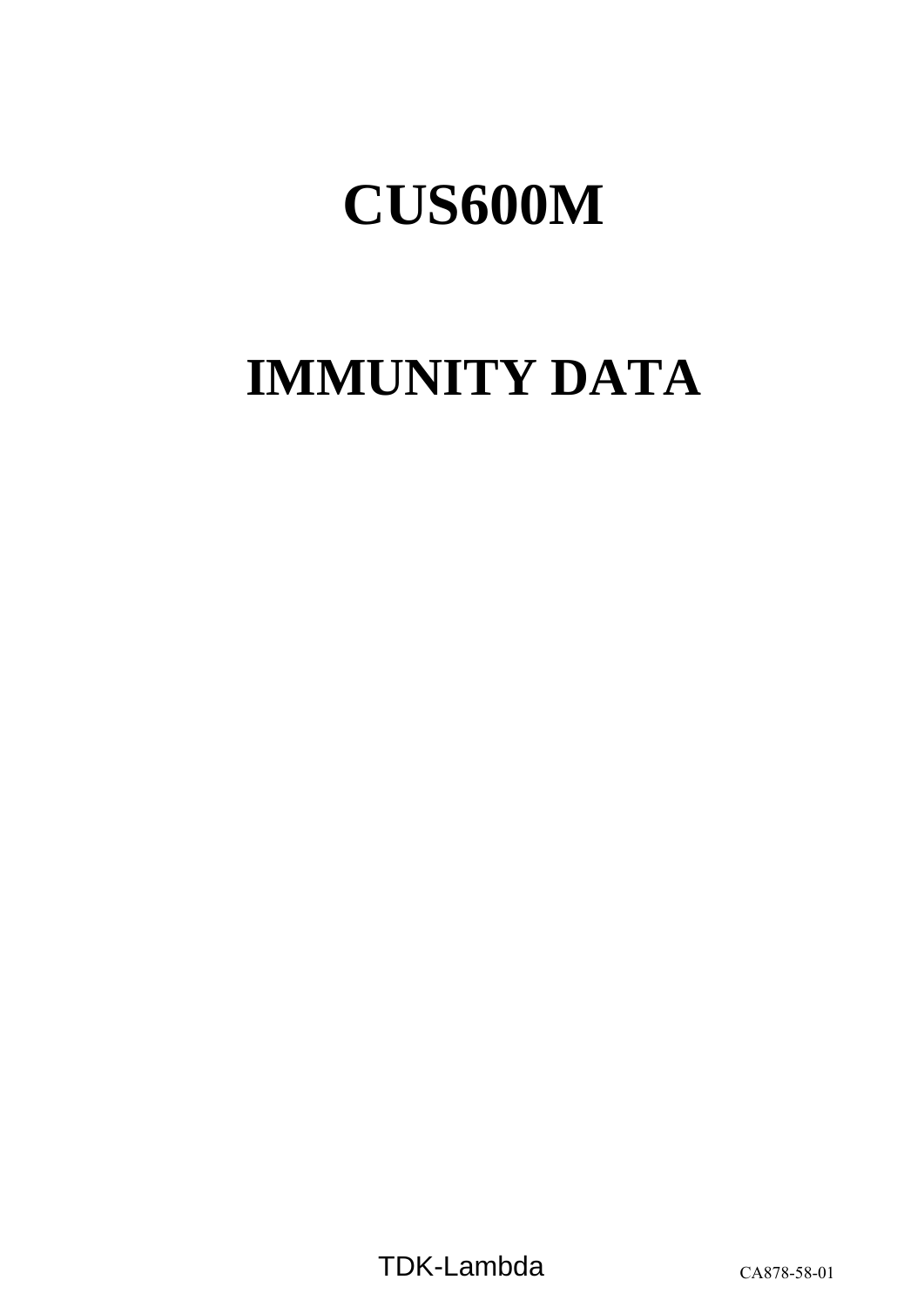# **INDEX**

|    | 1. Summary of Immunity Test Result (1000) (1000) (1000) (1000) (1000) (1000) (1000) (1000) (1000) (1000) (1000) (1000) (1000) (1000) (1000) (1000) (1000) (1000) (1000) (1000) (1000) (1000) (1000) (1000) (1000) (1000) (1000 | PAGE<br>$2 - 3$ |
|----|--------------------------------------------------------------------------------------------------------------------------------------------------------------------------------------------------------------------------------|-----------------|
|    |                                                                                                                                                                                                                                |                 |
|    |                                                                                                                                                                                                                                | 4               |
|    | 3. Radiated Radio-Frequency Electromagnetic Field Immunity Test (IEC61000-4-3) ···················                                                                                                                             | 5               |
|    |                                                                                                                                                                                                                                | 6               |
|    |                                                                                                                                                                                                                                | 7               |
| 6. | Conducted Disturbances Induced by Radio-Frequency Field Immunity Test (IEC61000-4-6)                                                                                                                                           | 8               |
|    |                                                                                                                                                                                                                                | 9               |
|    | 8. Voltage Dips, Short Interruptions Immunity Test (IEC61000-4-11)                                                                                                                                                             | 10              |
|    |                                                                                                                                                                                                                                |                 |
|    |                                                                                                                                                                                                                                | 11              |
|    | 10. Radiated Radio-Frequency Electromagnetic Field Immunity Test (IEC60601-1-2 Ed.4)                                                                                                                                           | 12              |
|    | 11. Electrical Fast Transient / Burst Immunity Test (IEC60601-1-2 Ed.4)                                                                                                                                                        | 13              |
|    |                                                                                                                                                                                                                                | 14              |
|    | 13. Conducted Disturbances Induced by Radio-Frequency Field Immunity Test (IEC60601-1-2 Ed.4)                                                                                                                                  | 15              |
|    | 14. Power Frequency Magnetic Field Immunity Test (IEC60601-1-2 Ed.4) ······························                                                                                                                            | 16              |
|    | 15. Voltage Dips, Voltage Interruptions Immunity Test (IEC60601-1-2 Ed.4)                                                                                                                                                      | 17              |
|    | <b>Terminology Used</b>                                                                                                                                                                                                        |                 |

| FG    | Frame GND                  |
|-------|----------------------------|
| ┷     | Earth $($ $=$ $)$ terminal |
| L     | Live line                  |
| N     | Neutral line               |
| $\pi$ | Earth                      |
| $+V$  | $+$ Output                 |
| $-V$  | - Output                   |
|       |                            |

※ Test results are reference data based on our standard measurement condition.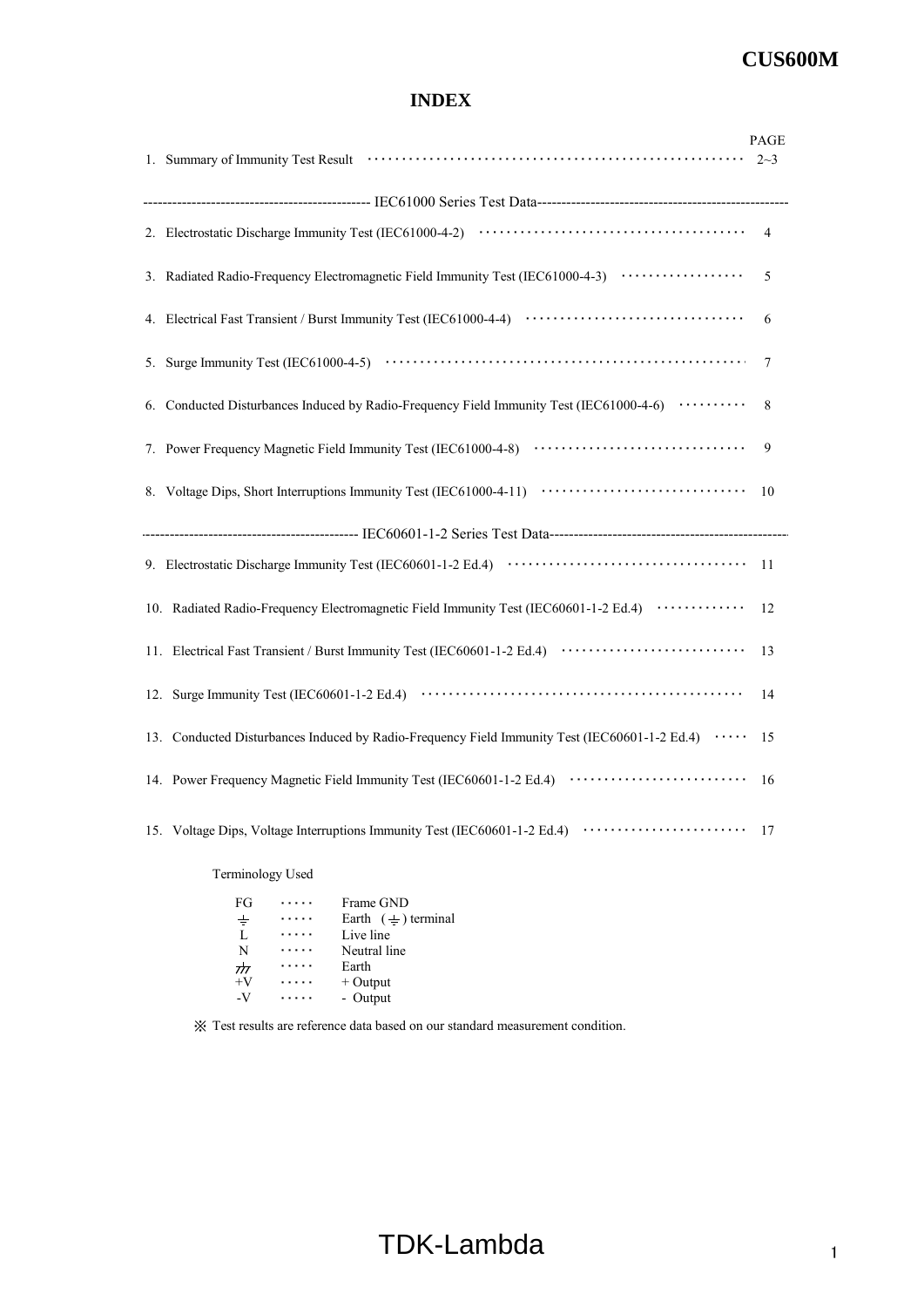#### **1. Summary of Immunity Test Result**

#### **MODEL: CUS600M**

#### **(1) IEC61000 Series Test Result:**

| Standard<br>Item                                                                |                                                        | Test level       | Criteria     | Result      | Notes & Conditions        |
|---------------------------------------------------------------------------------|--------------------------------------------------------|------------------|--------------|-------------|---------------------------|
| Electrostatic Discharge Immunity Test<br>IEC61000-4-2                           |                                                        | 1,2,3,4          | A            | PASS        |                           |
| Radiated Radio-Frequency<br>Electromagnetic Field Immunity Test                 | IEC61000-4-3                                           | 1,2,3            | A            | <b>PASS</b> |                           |
| Electrical Fast Transient / Burst Immunity Test                                 | IEC61000-4-4                                           | 1,2,3,4          | A            | PASS        |                           |
| <b>Surge Immunity Test</b>                                                      | IEC61000-4-5                                           | 1,2,3, (4)       | A            | PASS        | Level 4: Common mode only |
| <b>Conducted Disturbances Induced</b><br>by Radio-Frequency Field Immunity Test | IEC61000-4-6                                           | 1,2,3            | A            | <b>PASS</b> |                           |
| Power Frequency Magnetic Field Immunity Test                                    | IEC61000-4-8                                           | 1,2,3,4          | A            | <b>PASS</b> |                           |
|                                                                                 |                                                        | Dip: 20% 5000ms  | A/B          | PASS        | $A: \leq 570W, B: > 570W$ |
|                                                                                 | IEC61000-4-11<br>$(100~120$ VAC)<br>CLASS 3 Industrial | Dip: 30% 500ms   | A/B          | PASS        | $A: \leq 500W, B: > 500W$ |
|                                                                                 |                                                        | Dip: 60% 200ms   | A/B          | PASS        | $A: \leq 210W, B: > 210W$ |
|                                                                                 |                                                        | Dip: 100% 20ms   | A/B          | PASS        | $A: \leq 330W, B: > 330W$ |
|                                                                                 |                                                        | Dip: 100% 10ms   | A            | PASS        |                           |
| Voltage Dips Immunity Test, Short Interruptions                                 |                                                        | Dip: 100% 5000ms | $\mathbf{B}$ | <b>PASS</b> |                           |
| <b>Immunity Test</b>                                                            |                                                        | Dip: 20% 5000ms  | A            | PASS        |                           |
|                                                                                 |                                                        | Dip: 30% 500ms   | A            | PASS        |                           |
|                                                                                 | IEC61000-4-11                                          | Dip: 60% 200ms   | A/B          | PASS        | $A: \leq 570W, B: > 570W$ |
|                                                                                 | $(200~240$ VAC)<br>CLASS 3 Industrial                  | Dip: 100% 20ms   | A/B          | PASS        | $A: \leq 330W, B: > 330W$ |
|                                                                                 |                                                        | Dip: 100% 10ms   | А            | <b>PASS</b> |                           |
|                                                                                 |                                                        | Dip: 100% 5000ms | $\mathbf B$  | PASS        |                           |

Detail of test condition refer to each test page.

Criteria A

1. The regulation of output voltage must not exceed 5% of initial value during test.

2. The output voltage must be within the regulation of specification after the test.

3. Smoke and fire are not allowed.

Criteria B

1. Must not have temporary function degradation that requires input restart.

2. The output voltage must be within the regulation of specification after the test.

3. Smoke and fire are not allowed.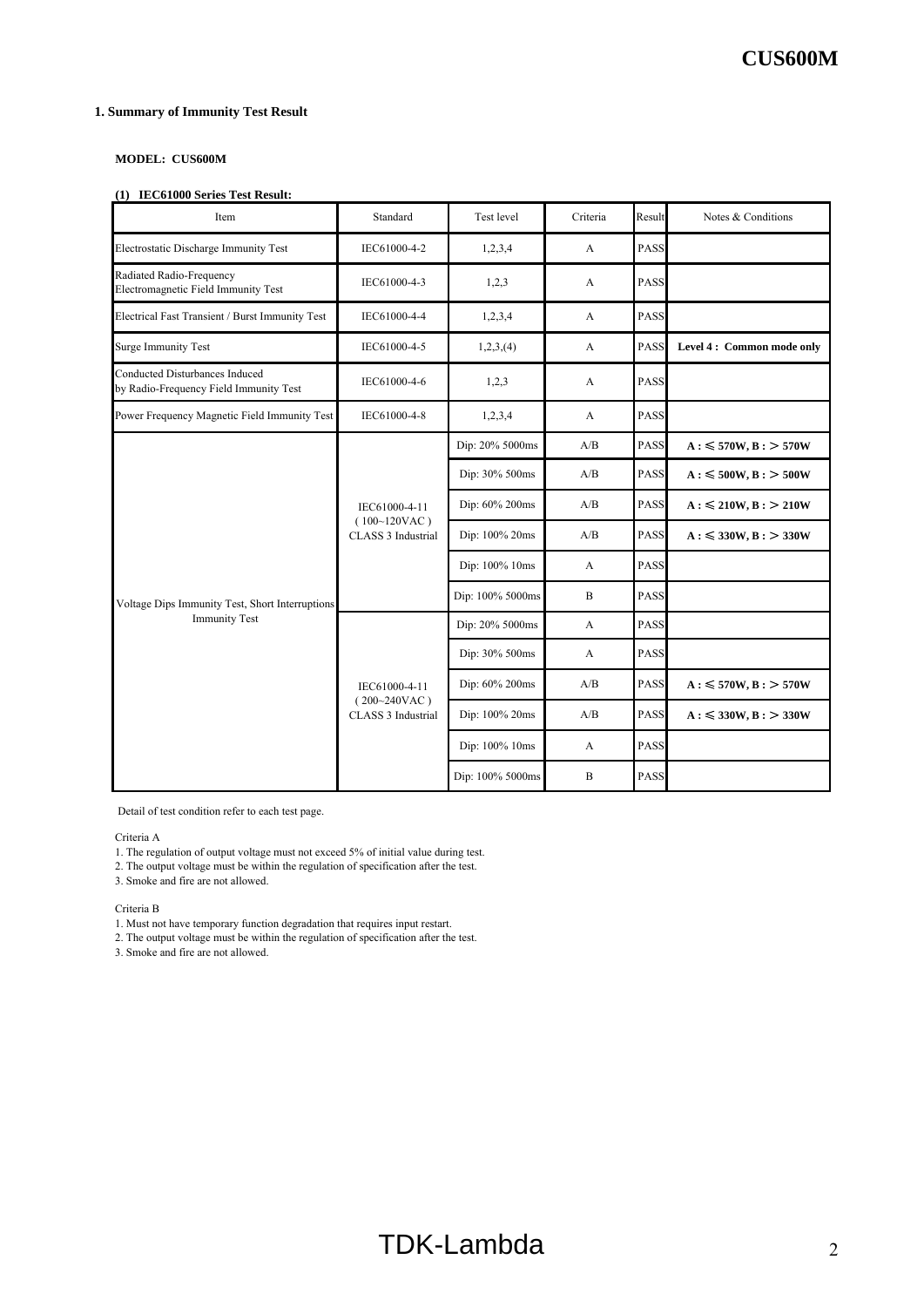#### **1. Summary of Immunity Test Result**

#### **MODEL: CUS600M**

#### **(2) IEC60601-1-2 Series Test Result:**

| Item                                                                     | Standard                             | Test level       | Criteria       | Result      | Notes & Conditions           |
|--------------------------------------------------------------------------|--------------------------------------|------------------|----------------|-------------|------------------------------|
| Electrostatic Discharge Immunity Test                                    | IEC60601-1-2<br>Ed.4                 | 1,2,3,4          | $\overline{A}$ | <b>PASS</b> | <b>ENCLOSURE PORT</b>        |
| Radiated Radio-Frequency<br>Electromagnetic Field Immunity Test          | IEC60601-1-2<br>Ed.4                 | 1,2,3            | A              | <b>PASS</b> | <b>ENCLOSURE PORT</b>        |
| Electrical Fast Transient / Burst Immunity Test                          | IEC60601-1-2<br>Ed.4                 | 1,2,3            | $\overline{A}$ | <b>PASS</b> | <b>Input a.c. power PORT</b> |
| <b>Surge Immunity Test</b>                                               | IEC60601-1-2<br>Ed.4                 | 1,2,3            | $\overline{A}$ | <b>PASS</b> | <b>Input a.c. power PORT</b> |
| Conducted Disturbances Induced<br>by Radio-Frequency Field Immunity Test | IEC60601-1-2<br>Ed.4                 | 1,2              | A              | <b>PASS</b> | <b>Input a.c. power PORT</b> |
| Power Frequency Magnetic Field Immunity Test                             | IEC60601-1-2<br>Ed.4                 | 1,2,3,4          | $\mathbf{A}$   | <b>PASS</b> | <b>ENCLOSURE PORT</b>        |
|                                                                          |                                      | Dip: 30% 500ms   | A/B            | <b>PASS</b> | $A: \leq 500W, B: > 500W$    |
| Voltage Dips Immunity Test, Short Interruptions                          | IEC60601-1-2. Ed4<br>$(100~120$ VAC) | Dip: 100% 10ms   | A              | <b>PASS</b> |                              |
| <b>Immunity Test</b>                                                     |                                      | Dip: 100% 20ms   | A/B            | PASS        | $A: \leq 330W, B: > 330W$    |
|                                                                          |                                      | Dip: 100% 5000ms | B              | <b>PASS</b> |                              |
|                                                                          |                                      | Dip: 30% 500ms   | $\overline{A}$ | <b>PASS</b> |                              |
| Voltage Dips Immunity Test, Short Interruptions                          | IEC60601-1-2. Ed4<br>$(200~240$ VAC) | Dip: 100% 10ms   | $\mathbf{A}$   | <b>PASS</b> |                              |
| <b>Immunity Test</b>                                                     |                                      | Dip: 100% 20ms   | A/B            | <b>PASS</b> | $A: \leq 330W, B: > 330W$    |
|                                                                          |                                      | Dip: 100% 5000ms | $\overline{B}$ | <b>PASS</b> |                              |

Detail of test condition refer to each test page.

Criteria A

1. The regulation of output voltage must not exceed 5% of initial value during test.

2. The output voltage must be within the regulation of specification after the test.

3. Smoke and fire are not allowed.

Criteria B

- 1. Must not have temporary function degradation that requires input restart.
- 2. The output voltage must be within the regulation of specification after the test.

3. Smoke and fire are not allowed.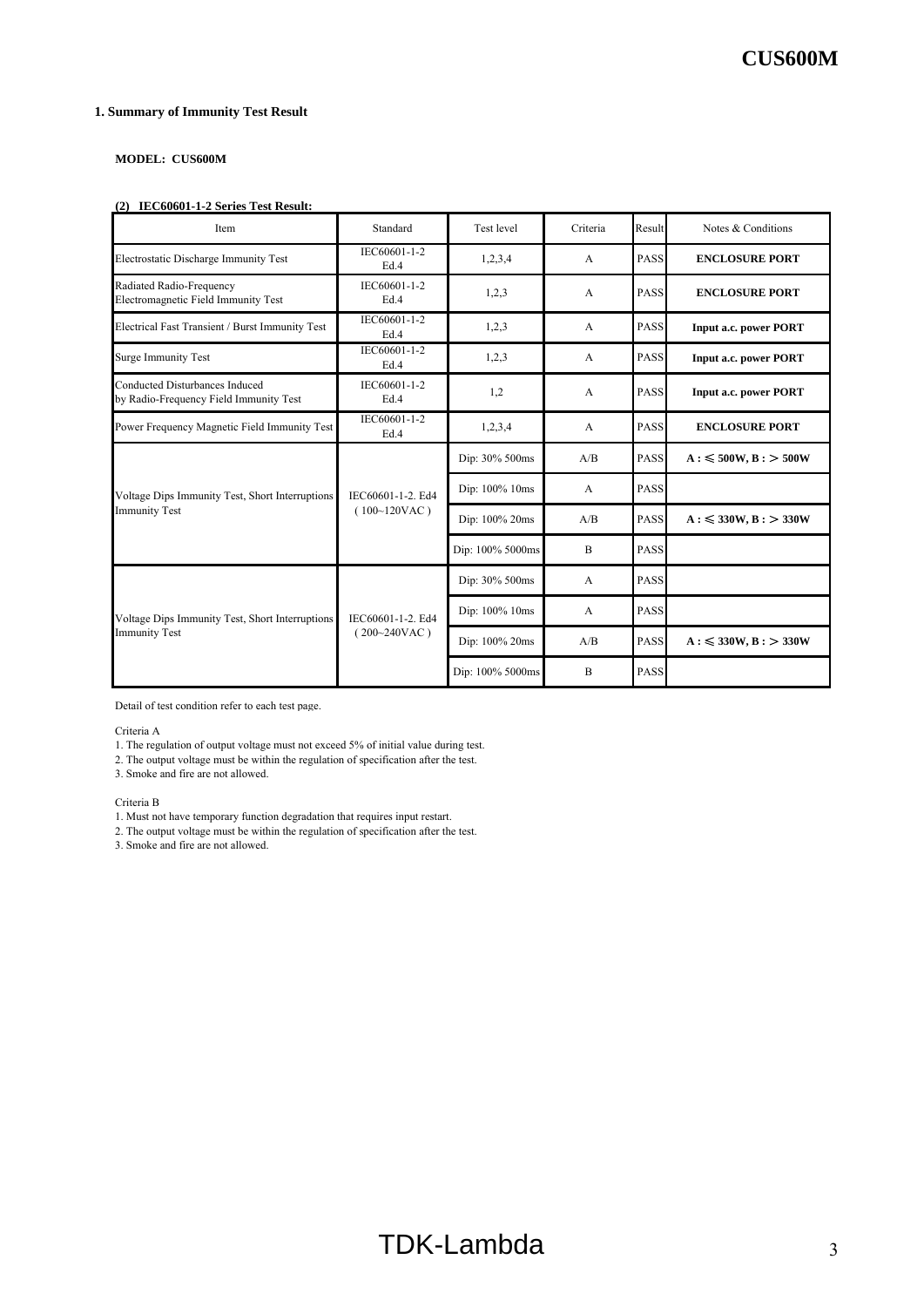## **2. Electrostatic Discharge Immunity Test (IEC61000-4-2)**

**MODEL : CUS600M**

| (1) | <b>Equipment Used</b><br>Electro Static Discharge Simulator | $: ZSS-S3011A$  | (NOISEKEN)           |                       |
|-----|-------------------------------------------------------------|-----------------|----------------------|-----------------------|
|     | Discharge Resistance : $330\Omega$                          | Capacity: 150pF |                      |                       |
| (2) | <b>Test Conditions</b><br>• Input Voltage                   | : 115,230VAC    | • Output Voltage     | : Rated               |
|     | $\cdot$ Output Current                                      | $: 0\%, 100\%$  | • Polarity           | $;+, -$               |
|     | $\cdot$ Test Times                                          | $: 10 \times$   | · Discharge Interval | $\epsilon > 1$ second |
|     | · Ambient Temperature                                       | $:25^{\circ}C$  |                      |                       |

#### **(3) Test Method and Device Test Point**

Contact Discharge  $\;\; : \frac{1}{n}$ , Mounting screw

Air Discharge  $\cdot =$ , Mounting screw, Input and output terminal



## **(4) Acceptable Conditions**

1. The regulation of output voltage must not exceed 5% of initial value during test.

- 2. The output voltage must be within the regulation of specification after the test.
- 3. Smoke and fire are not allowed.

| Contact Discharge (kV) | CUS600M-<br>12/19/24/28/32/36/48 | Air Discharge(kV) | CUS600M-<br>12/19/24/28/32/36/48 |
|------------------------|----------------------------------|-------------------|----------------------------------|
|                        | <b>PASS</b>                      |                   | <b>PASS</b>                      |
|                        | <b>PASS</b>                      |                   | <b>PASS</b>                      |
|                        | <b>PASS</b>                      |                   | <b>PASS</b>                      |
|                        | <b>PASS</b>                      |                   | <b>PASS</b>                      |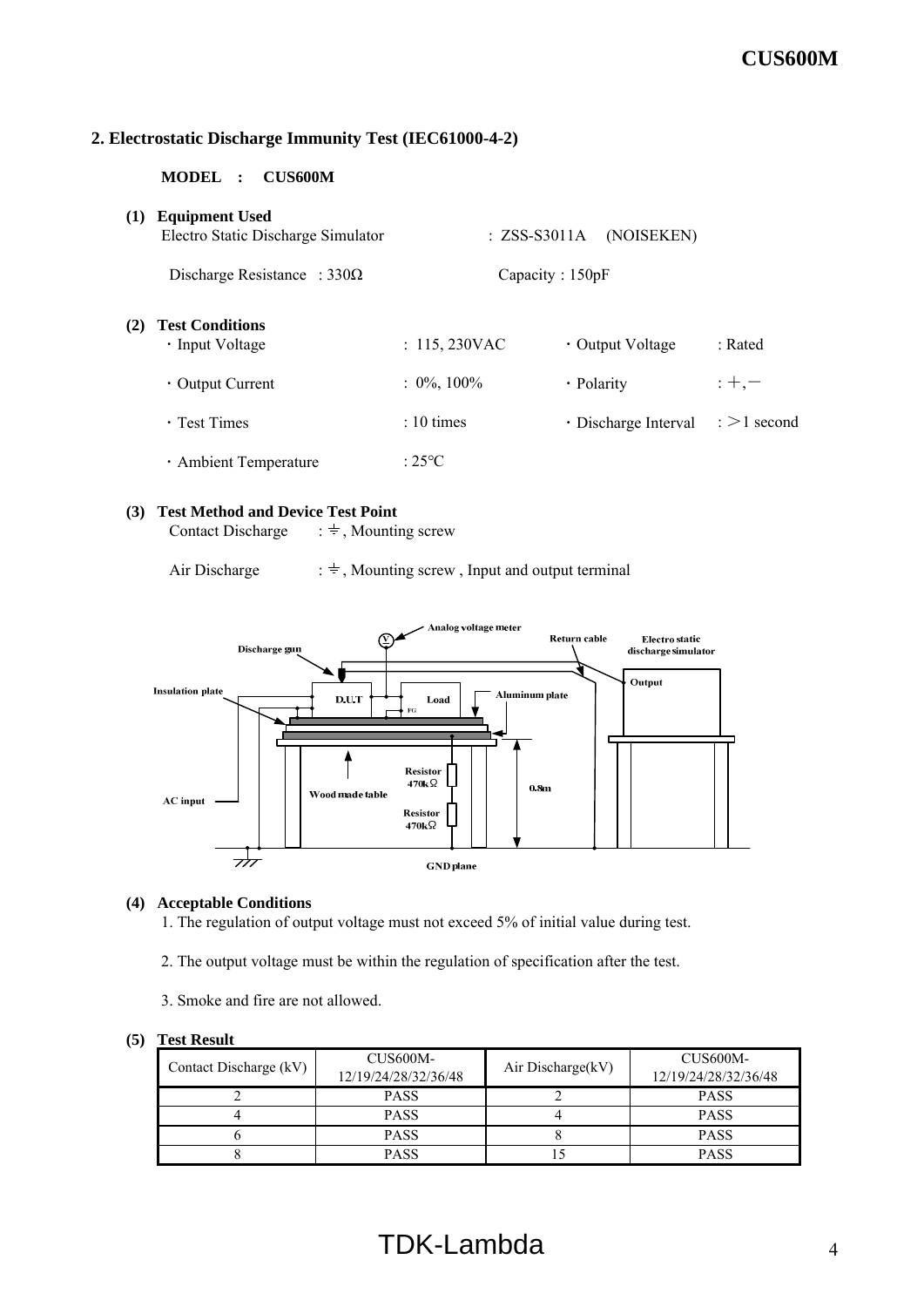#### **3. Radiated Radio-Frequency Electromagnetic Field Immunity Test (IEC61000-4-3)**

#### **MODEL : CUS600M**

**(1) Equipment Used** SML 03(RS CORPORATION) HL 046(RS CORPORATION) AR500W 1000A(AR CORPORATION) FM5004(AR CORPORATION) FP6001(AR CORPORATION)

#### **(2) Test Conditions**

| 1000 COMMITTED<br>• Input Voltage | : 115,230VAC                         | • Output Voltage                    | : Rated            |
|-----------------------------------|--------------------------------------|-------------------------------------|--------------------|
| $\cdot$ Output Current            | $: 0\%$ , 100%                       | · Amplitude Modulated : 80%, 1kHz   |                    |
| $\cdot$ Wave Angle                | : Horizontal and Vertical            | $\cdot$ Ambient Temperature : 25 °C |                    |
| · Sweep Condition                 | $: 1.0\%$ Step Up, 0.5 Seconds Hold  | • Distance                          | : 3.0 <sub>m</sub> |
| $\cdot$ Test Angle                | : Top/Bottom, Both Sides, Front/Back |                                     |                    |
|                                   |                                      |                                     |                    |

• Electromagnetic Frequency :  $80 \sim 1000$ MHz,  $1.4 \sim 2.0$ GHz,  $2.0 \sim 2.7$ GHz



# **(3) Test Method**

#### **(4) Acceptable Conditions**

1. The regulation of output voltage must not exceed 5% of initial value during test.

- 2. The output voltage must be within the regulation of specification after the test.
- 3. Smoke and fire are not allowed.

| Radiation Field Strength $(V/m)$ | Electromagnetic Frequency | CUS600M-12/19/24/28/32/36/48 |
|----------------------------------|---------------------------|------------------------------|
|                                  | $2.0 - 2.7$ GHz           | PASS                         |
|                                  | $1.4 \sim 2.0 \text{GHz}$ | <b>PASS</b>                  |
|                                  | $80 - 1000$ MHz           | PASS                         |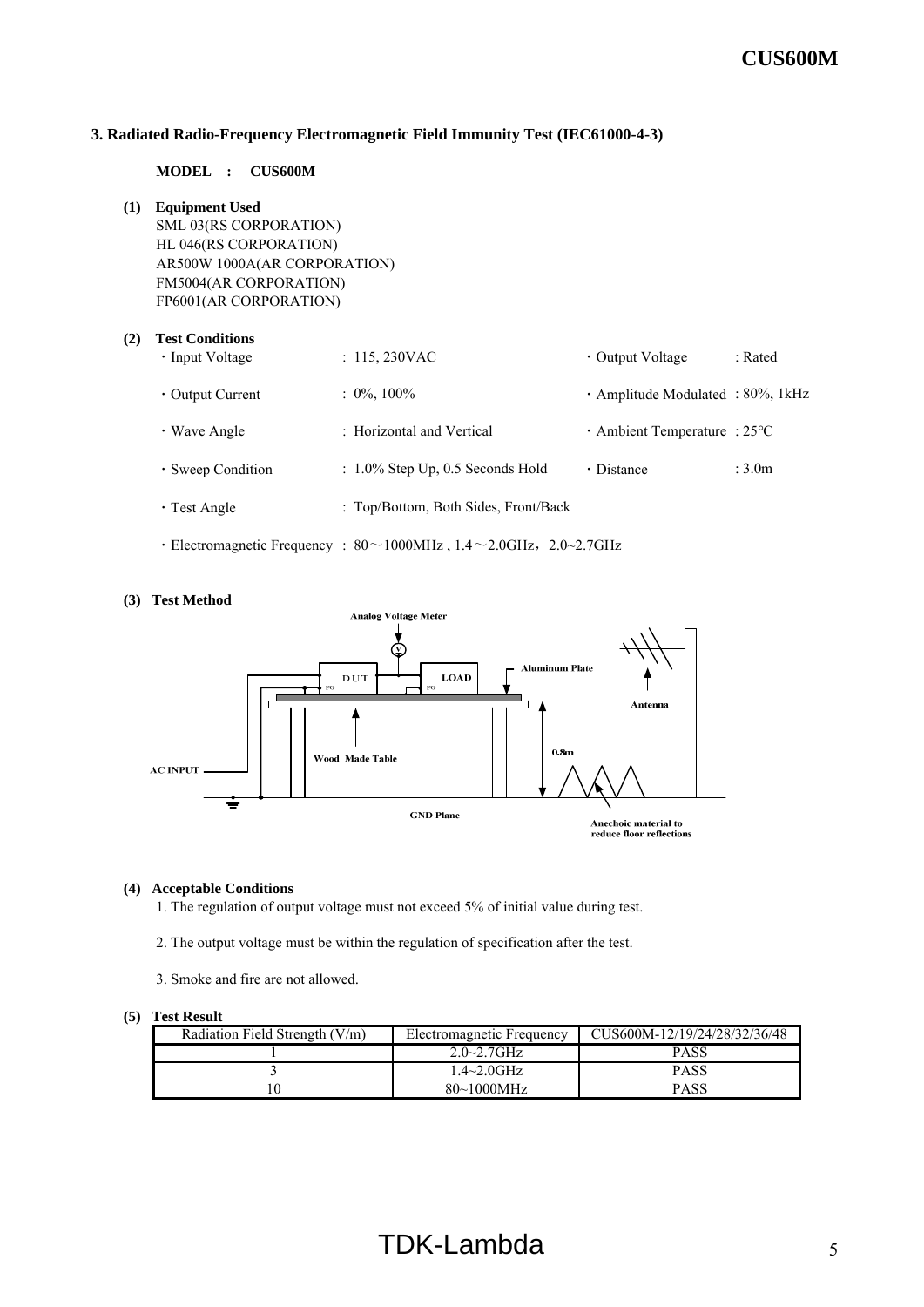## **4. Electrical Fast Transient / Burst Immunity Test (IEC61000-4-4)**

#### **MODEL : CUS600M**

**(1) Equipment Used** EFT/B Generator : FNS-AX3 (NOISEKEN)

## **(2) Test Conditions**

| $\cdot$ Input Voltage  | : 115,230VAC            | • Output Voltage                    | : Rated             |
|------------------------|-------------------------|-------------------------------------|---------------------|
| $\cdot$ Output Current | $: 0\%, 100\%$          | $\cdot$ Test Time                   | : 1 minute          |
| · Polarity             | $;+, -$                 | $\cdot$ Ambient Temperature : 25 °C |                     |
| • Number of Tests      | $: 1$ time              | $\cdot$ Pulse Frequency             | : 5kHz / 100kHz     |
| $\cdot$ Burst Time     | : 15 msec $/$ 0.75 msec | • Number of Pulse                   | : 75 <sub>pcs</sub> |
| • Burst Cycle          | $: 300$ msec            |                                     |                     |

### **(3) Test Method and Device Test Point**

Apply to  $(N, L, \pm)$ ,  $(N, L)$ ,  $(N)$ ,  $(L)$ ,  $(\pm)$ 



## **(4) Acceptable Conditions**

1. The regulation of output voltage must not exceed 5% of initial value during test.

- 2. The output voltage must be within the regulation of specification after the test.
- 3. Smoke and fire are not allowed.

| Test Voltage (kV) | Repetition Rate (kHz) | CUS <sub>600</sub> M-<br>12/19/24/28/32/36/48 |
|-------------------|-----------------------|-----------------------------------------------|
| 0.5               | 5/100                 | <b>PASS</b>                                   |
|                   | 5/100                 | <b>PASS</b>                                   |
|                   | 5/100                 | <b>PASS</b>                                   |
|                   | 5/100                 | <b>PASS</b>                                   |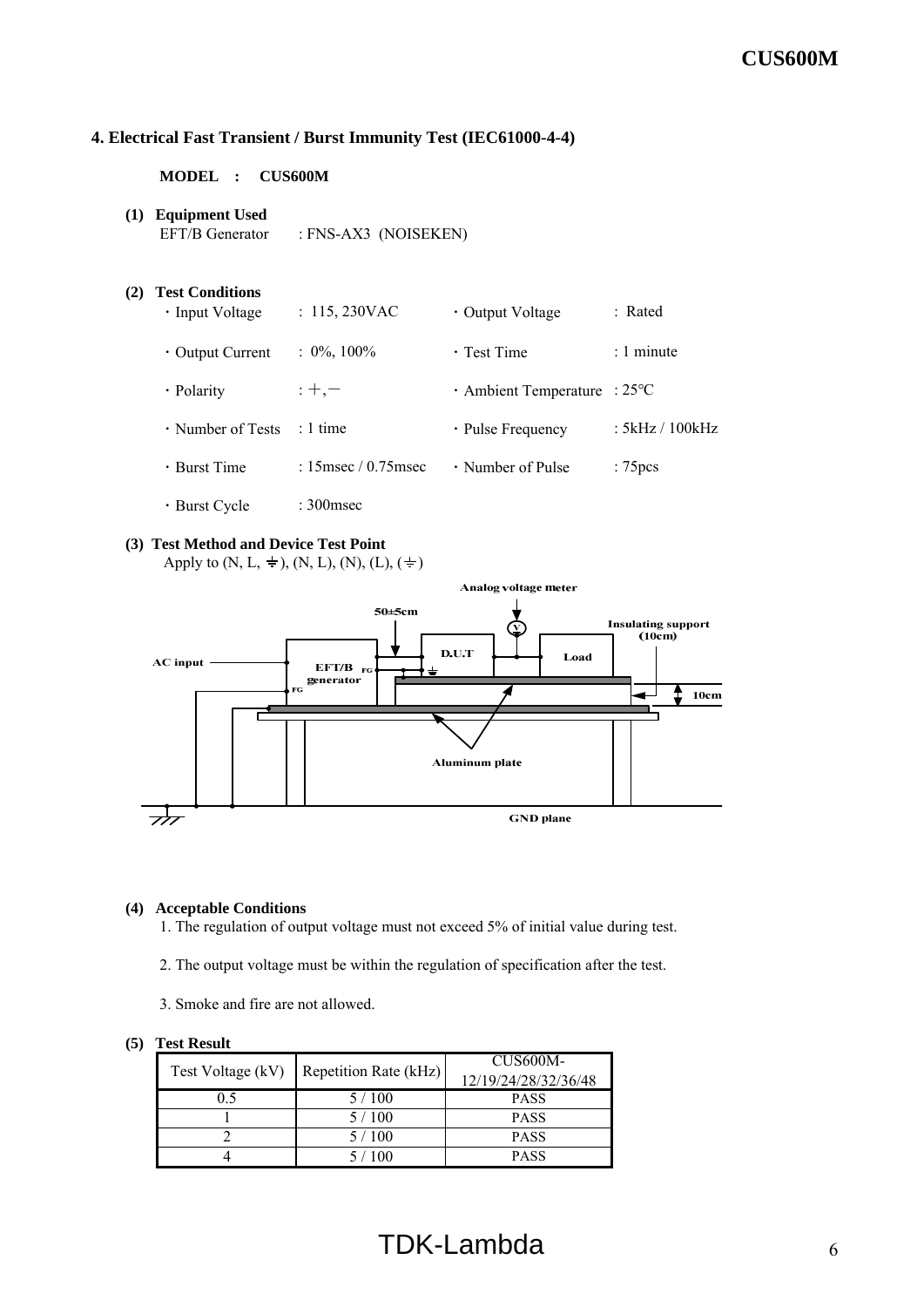## **5. Surge Immunity Test (IEC61000-4-5)**

**MODEL : CUS600M**

| (1) | <b>Equipment Used</b><br>Surge Generator  | : LSS-F03 (NOISEKEN) |           |                                     |                  |           |
|-----|-------------------------------------------|----------------------|-----------|-------------------------------------|------------------|-----------|
|     | Coupling Impedance : Common $12\Omega$    |                      |           | Coupling Capacitance : Common 9µF   |                  |           |
|     |                                           | Normal               | $2\Omega$ |                                     | Normal           | $18\mu F$ |
| (2) | <b>Test Conditions</b><br>• Input Voltage | : 115,230VAC         |           | • Output Voltage                    | : Rated          |           |
|     | $\cdot$ Output Current                    | $: 0, 100\%$         |           | $\cdot$ Number of Tests             | $: 5 \times$     |           |
|     | • Polarity                                | $;+, -$              |           | $\cdot$ Mode                        | : Common, Normal |           |
|     | · Phase                                   | $: 0.90 \text{ deg}$ |           | $\cdot$ Ambient Temperature : 25 °C |                  |           |

## **(3) Test Method and Device Test Points**

Apply to Common mode (N- $\frac{1}{2}$ , L- $\frac{1}{2}$ ) and Normal mode (N-L)



## **(4) Acceptable Conditions**

1. The regulation of output voltage must not exceed 5% of initial value during test.

- 2. The output voltage must be within the regulation of specification after the test.
- 3. Smoke and fire are not allowed.

|                   | .`ommon                          |                   | Normal                                  |
|-------------------|----------------------------------|-------------------|-----------------------------------------|
| Test Voltage (kV) | CUS600M-<br>12/19/24/28/32/36/48 | Test Voltage (kV) | <b>CUS600M-</b><br>12/19/24/28/32/36/48 |
| 0.5               | <b>PASS</b>                      | 0.5               | <b>PASS</b>                             |
|                   | <b>PASS</b>                      |                   | <b>PASS</b>                             |
|                   | <b>PASS</b>                      |                   | <b>PASS</b>                             |
|                   | PASS                             |                   |                                         |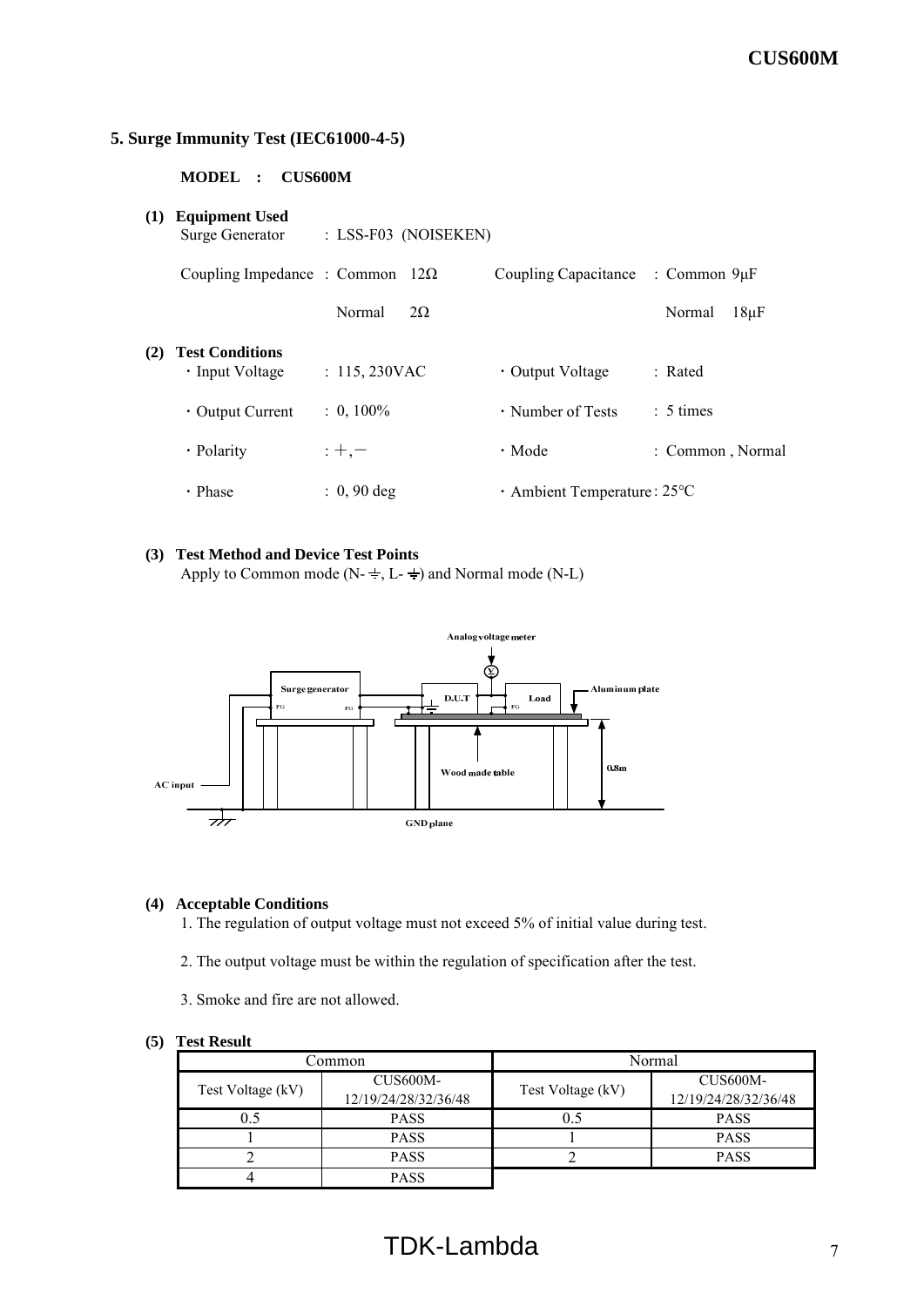## **6. Conducted Disturbances Induced by Radio-Frequency Field Immunity Test (IEC61000-4-6)**

**MODEL : CUS600M**

**(1) Equipment Used**

Compact RF Simulator : NSG 4070-30 (TESEQ)

Coupling-Decoupling Network : CDN L-801 M2/M3 (Liithi)

**(2) Test Conditions**

| • Input Voltage        | : 115, 230VAC | • Output Voltage            | : Rated               |
|------------------------|---------------|-----------------------------|-----------------------|
| $\cdot$ Output Current | $:100\%$      | · Electromagnetic Frequency | : 150kHz $\sim$ 80MHz |

- ・Ambient Temperature : 25℃
- ・Sweep Condition : 1.0% Step Up, 0.5 Seconds Hold

#### **(3) Test Method**

Apply to  $(N, L, \doteq)$ 



#### **(4) Acceptable Conditions**

1. The regulation of output voltage must not exceed 5% of initial value during test.

- 2. The output voltage must be within the regulation of specification after the test.
- 3. Smoke and fire are not allowed.

| Voltage Level (V) | CUS600M-             |
|-------------------|----------------------|
|                   | 12/19/24/28/32/36/48 |
|                   | <b>PASS</b>          |
|                   | <b>PASS</b>          |
|                   | <b>PASS</b>          |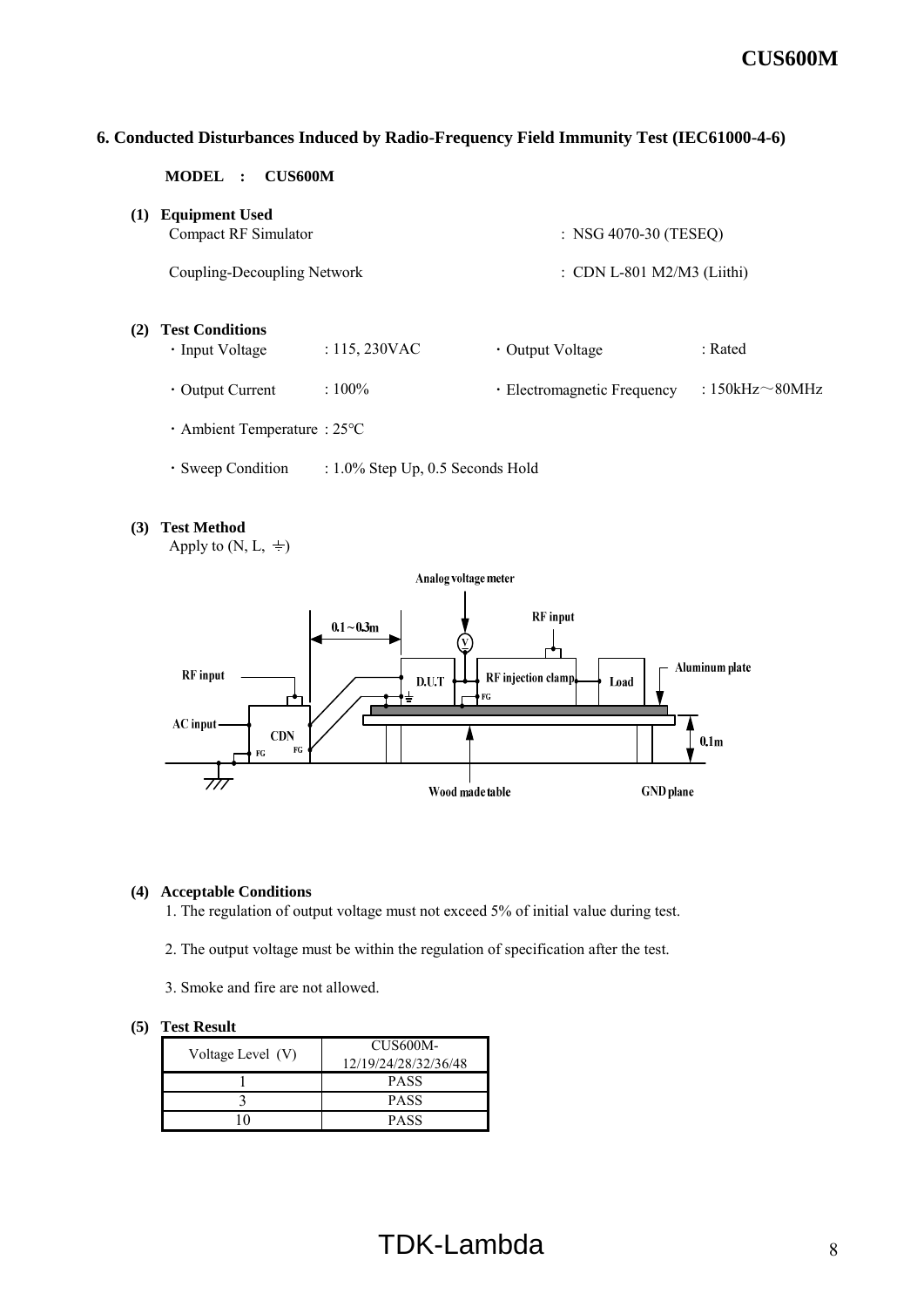## **7. Power Frequency Magnetic Field Immunity Test (IEC61000-4-8)**

| <b>MODEL</b> | <b>CUS600M</b> |
|--------------|----------------|
|--------------|----------------|

| (1) | <b>Equipment Used</b><br><b>AC Power Source</b>       | $:$ NSG 1007(SCHAFFNER)                 |                            |          |
|-----|-------------------------------------------------------|-----------------------------------------|----------------------------|----------|
|     | Helmholts Coil                                        | : R-1000-4-8/9-L-1M (TESEO)             |                            |          |
| (2) | <b>Test Conditions</b><br>$\cdot$ Input Voltage       | $: 115, 230$ VAC                        | • Output Voltage           | : Rated  |
|     | $\cdot$ Output Current                                | $:100\%$                                | · Magnetic Frequenc : 50Hz |          |
|     | $\cdot$ Ambient Temperature : 25 $\mathrm{^{\circ}C}$ |                                         | $\cdot$ Direction          | :X, Y, Z |
|     | $\cdot$ Test Time                                     | : More than 10 seconds (each direction) |                            |          |

#### **(3) Test Method and Device Test Point**



#### **(4) Acceptable Conditions**

1. The regulation of output voltage must not exceed 5% of initial value during test.

2. The output voltage must be within the regulation of specification after the test.

3. Smoke and fire are not allowed.

| Magnetic Field Strength $(A/m)$ | CUS600M-12/19/24/28/32/36/48 |
|---------------------------------|------------------------------|
|                                 | <b>PASS</b>                  |
|                                 | <b>PASS</b>                  |
|                                 | <b>PASS</b>                  |
|                                 | <b>PASS</b>                  |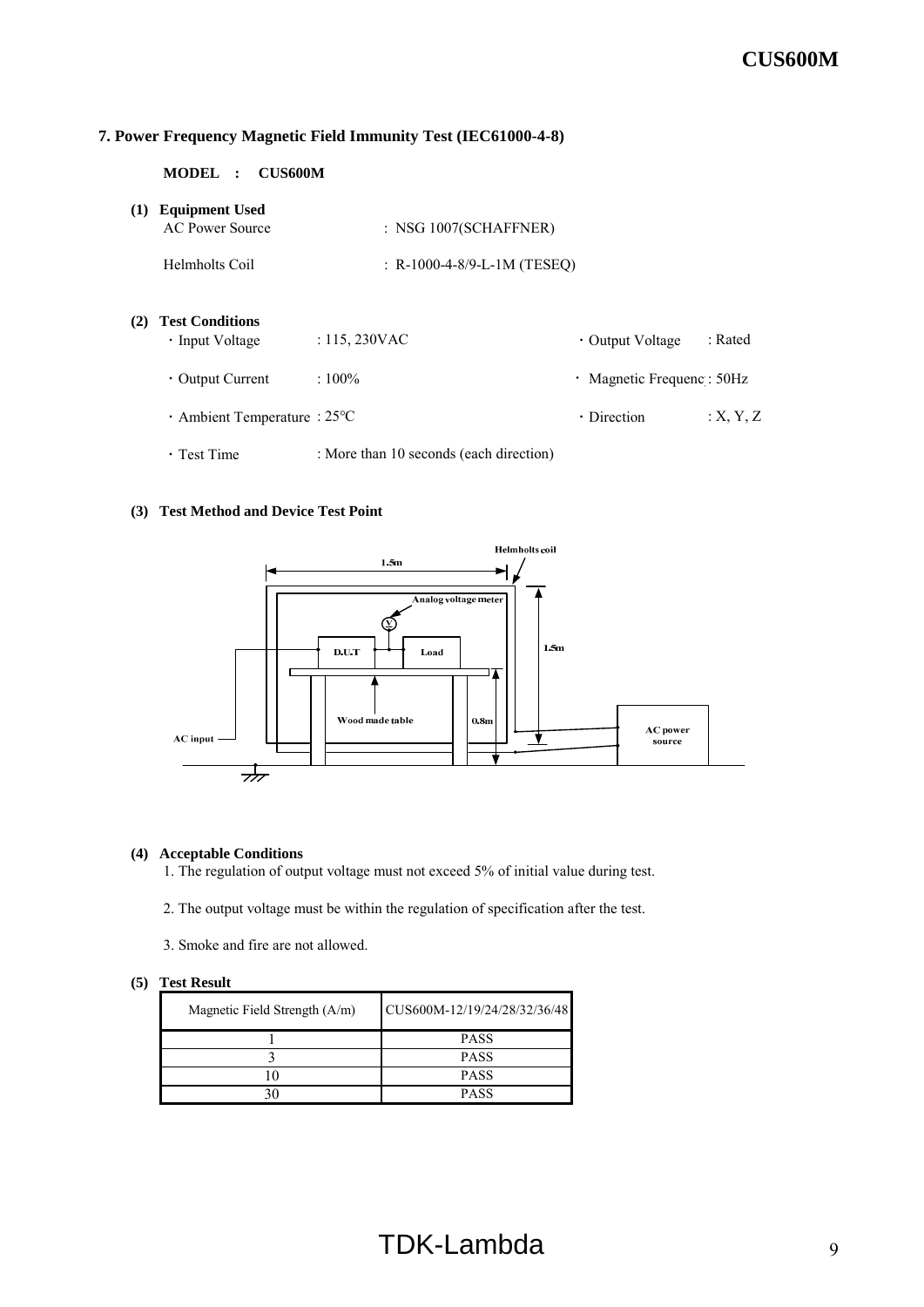#### **8. Voltage Dips, Short Interruptions Immunity Test (IEC61000-4-11)**

#### **MODEL : CUS600M**

**(1) Equipment Used**

Test Generator : PCR2000LA (KIKUSUI)

- **(2) Test Conditions**
	-
- $: 100 \sim 120$ VAC,  $200 \sim 240$ VAC · Output Voltage : Rated
- 
- ・Output Current : 100% ・Ambient Temperature : 25℃

- 
- Number of Tests : 3 times : 3 times : 3 times : 3 times : 1 to than 10 seconds : More than 10 seconds

#### **(3) Test Method and Device Test Point**



#### **(4) Acceptable Conditions**

Criteria A

- 1. The regulation of output voltage must not exceed 5% of initial value during test.
- 2. The output voltage must be within the regulation of specification after the test.

3. Smoke and fire are not allowed.

#### Criteria B

- 1. Must not have temporary function degradation that requires input restart.
- 2. The output voltage must be within the regulation of specification after the test.
- 3. Smoke and fire are not allowed.

#### **(5) Test Result**

| Phenomenon Test Level |       | Dip rate | Continue Time      | Input Voltage<br>Range    | Criteria                     | CUS600M-<br>12/19/24/28/32/36/48 |
|-----------------------|-------|----------|--------------------|---------------------------|------------------------------|----------------------------------|
|                       | 80%   | 20%      | 5000 <sub>ms</sub> | $100 \sim 120$ VAC        | $A: \leq 570W, B: > 570W$    | <b>PASS</b>                      |
|                       |       |          |                    | $200 \sim 240 \text{VAC}$ | A                            | <b>PASS</b>                      |
|                       | 70%   | 30%      | 500 <sub>ms</sub>  | $100 \sim 120$ VAC        | $A: \leq 500W, B: > 500W$    | <b>PASS</b>                      |
|                       |       |          |                    | $200 \sim 240 \text{VAC}$ | A                            | <b>PASS</b>                      |
| Voltage               | 40%   | 60%      | 200 <sub>ms</sub>  | $100 \sim 120$ VAC        | $A: \leq 210W, B: > 210W$    | <b>PASS</b>                      |
| dips                  |       |          |                    | $200 \sim 240$ VAC        | $A: \leq 570W$ , $B: > 570W$ | <b>PASS</b>                      |
|                       | $0\%$ | $100\%$  | 20ms               | $100 \sim 120$ VAC        | $A: \leq 330W, B: > 330W$    | <b>PASS</b>                      |
|                       |       |          |                    | $200 \sim 240$ VAC        | $A: \leq 330W, B: > 330W$    | <b>PASS</b>                      |
|                       | $0\%$ | $100\%$  | 10ms               | $100 \sim 120$ VAC        | А                            | <b>PASS</b>                      |
|                       |       |          |                    | $200 \sim 240$ VAC        | A                            | <b>PASS</b>                      |
| Short                 | $0\%$ | $100\%$  | 5000 <sub>ms</sub> | $100 \sim 120$ VAC        | B                            | <b>PASS</b>                      |
| Interruptions         |       |          |                    | $200 \sim 240$ VAC        | B                            | <b>PASS</b>                      |

# TDK-Lambda 10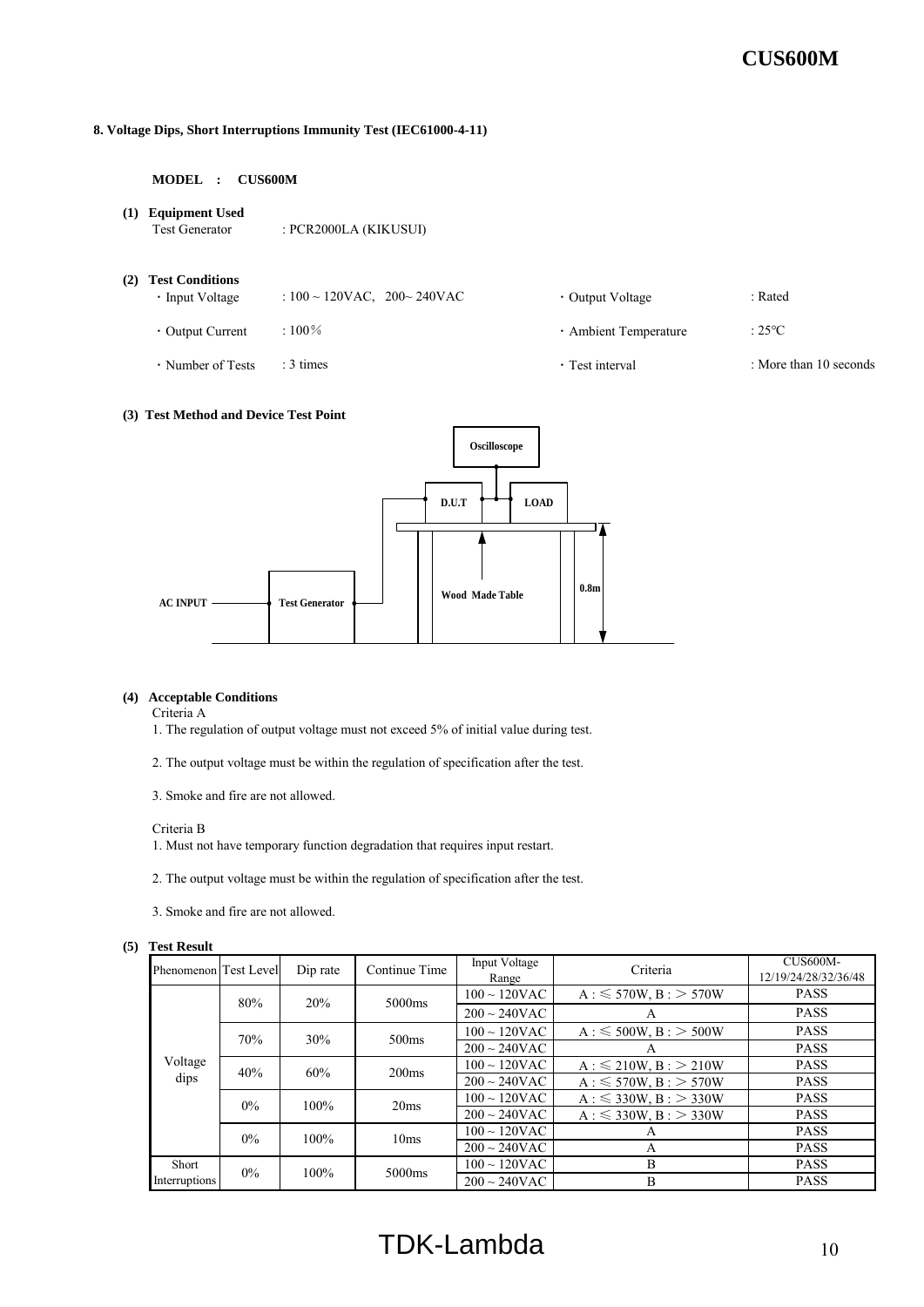## **9. Electrostatic Discharge Immunity Test (IEC60601-1-2 Ed.4)**

## **MODEL: CUS600M**

| (1) | <b>Equipment Used</b><br>Electro Static Discharge Simulator | $: ZSS-S3011A$     | (NOISEKEN)                 |                       |
|-----|-------------------------------------------------------------|--------------------|----------------------------|-----------------------|
|     | Discharge Resistance<br>: 330 $\Omega$                      | Capacity : $150pF$ |                            |                       |
| (2) | <b>Test Conditions</b><br>$\cdot$ Input Voltage             | $: 100, 240$ VAC   | • Output Voltage           | $:$ Rated             |
|     | $\cdot$ Output Current                                      | $: 0\%, 100\%$     | · Polarity                 | $: +, -$              |
|     | $\cdot$ Number of Tests                                     | $\cdot$ 10 times   | $\cdot$ Discharge Interval | $\epsilon > 1$ second |
|     | · Ambient Temperature                                       | $:25^{\circ}$ C    |                            |                       |

## **(3) Test Method and Device Test Point (IEC61000-4-2, ENCLOSURE PORT)** Contact Discharge  $\;\; : \doteq$ , Mounting screw

Air Discharge  $\qquad$  :  $\div$ , Mounting screw, Input and output terminal



## **(4) Acceptable Conditions**

1. The regulation of output voltage must not exceed 5% of initial value during test.

- 2. The output voltage must be within the regulation of specification after the test.
- 3. Smoke and fire are not allowed.

| Contact Discharge (kV) | CUS600M-<br>12/19/24/28/32/36/48 | Air Discharge(kV) | CUS600M-<br>12/19/24/28/32/36/48 |
|------------------------|----------------------------------|-------------------|----------------------------------|
|                        | <b>PASS</b>                      |                   | <b>PASS</b>                      |
|                        | <b>PASS</b>                      |                   | <b>PASS</b>                      |
|                        | <b>PASS</b>                      |                   | <b>PASS</b>                      |
|                        | <b>PASS</b>                      |                   | <b>PASS</b>                      |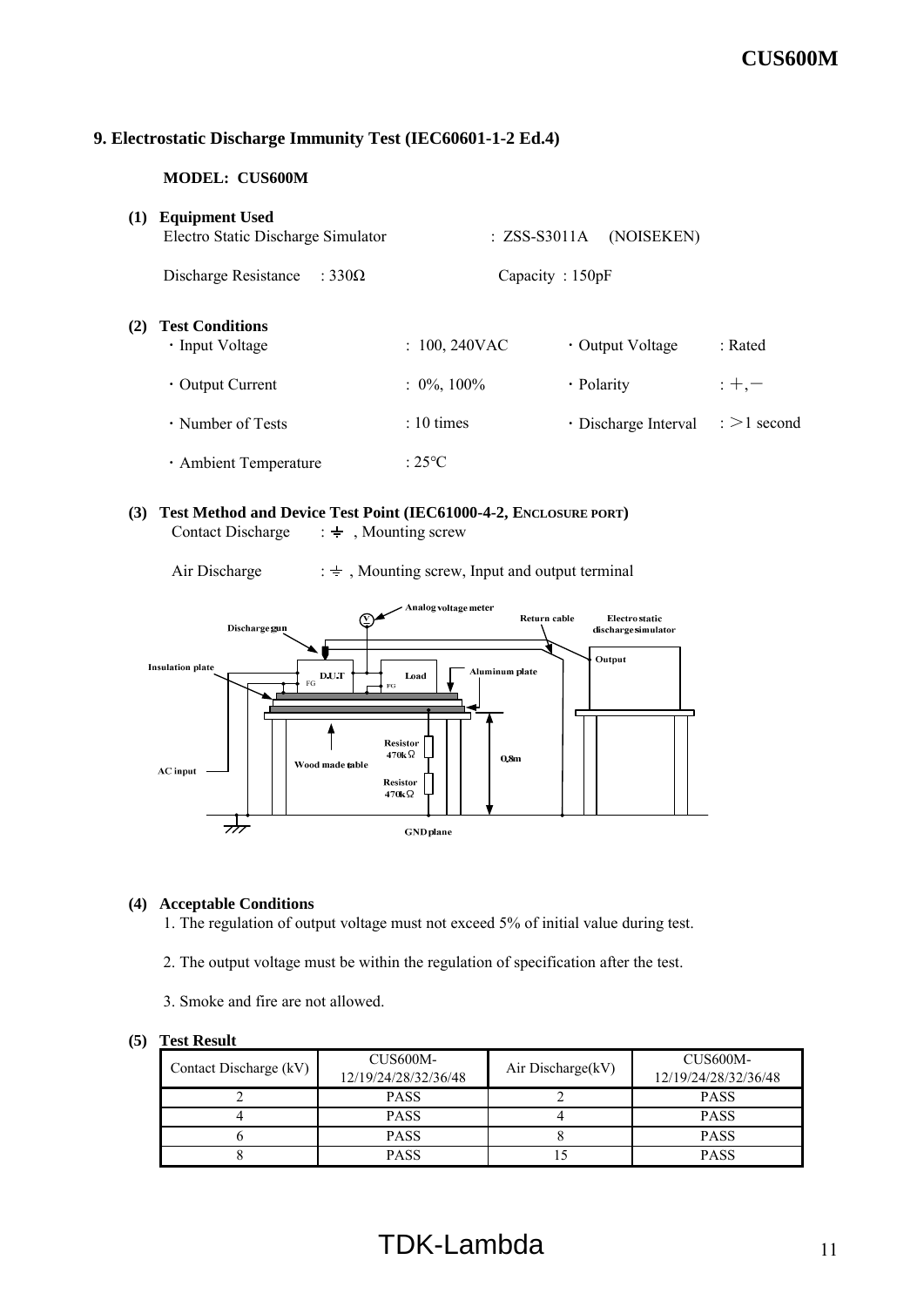## **10. Radiated Radio-Frequency Electromagnetic Field Immunity Test (IEC60601-1-2 Ed.4)**

#### **MODEL: CUS600M**

| (1) | <b>Equipment Used</b>                               |                                      |                                              |                  |
|-----|-----------------------------------------------------|--------------------------------------|----------------------------------------------|------------------|
|     | Signal generator                                    |                                      | : $MG3692B$ (Anritsu)                        |                  |
|     | Power amplifier system                              |                                      | : AP32 SW210 (PRANA)                         |                  |
|     |                                                     |                                      | : AP32 MT255 (PRANA)                         |                  |
|     | Electric field sensor                               |                                      | : HI-6105 (ETS-Lindgren)                     |                  |
|     | Bilog antenna                                       |                                      | : $AT4510 (AR)$                              |                  |
|     |                                                     |                                      | : VULP9118E(SCHWARZBECK)                     |                  |
| (2) | <b>Test Conditions</b>                              |                                      |                                              |                  |
|     | • Input Voltage                                     | $: 100, 240$ VAC                     | • Output Voltage                             | : Rated          |
|     | $\cdot$ Output Current                              | $: 0\%, 100\%$                       | $\cdot$ Distance(AM)                         | : 3.0m           |
|     | $\cdot$ Wave Angle                                  | : Horizontal and Vertical            | $\cdot$ Distance(FM,PM)                      | : 0.3m           |
|     | $\cdot$ Test Angle                                  | : Top/Bottom, Both Sides, Front/Back | $\cdot$ Ambient Temperature : 25 $\degree$ C |                  |
|     | · Amplitude Modulated(AM): 80%, 1kHz, 1.0% step up, | 0.5 seconds hold.                    | · Pulse Modulated(PM): 18Hz, 217Hz,          | 0.5 seconds hold |
|     |                                                     |                                      |                                              |                  |

・Frequency Modulated(FM) : 5kHz deviation, 1kHz sine, 0.5 seconds hold.

#### **(3) Test Method (IEC61000-4-3, ENCLOSURE PORT)**



#### **(4) Acceptable Conditions**

- 1. The regulation of output voltage must not exceed 5% of initial value during test.
- 2. The output voltage must be within the regulation of specification after the test.
- 3. Smoke and fire are not allowed.

| Modulation | Radiation Field Strength (V/m)<br>(Level 3) | Electromagnetic Frequency     | CUS600M-<br>12/19/24/28/32/36/48 |
|------------|---------------------------------------------|-------------------------------|----------------------------------|
| AM         | 10                                          | 80MHz $\sim$ 2.7GHz           | <b>PASS</b>                      |
| <b>PM</b>  | 27                                          | 385MHz                        | <b>PASS</b>                      |
| (18Hz)     | 28                                          | 810,870,930MHz                | <b>PASS</b>                      |
| <b>PM</b>  |                                             | 710,745,780,5240,5500,5785MHz | <b>PASS</b>                      |
| (217Hz)    | 28                                          | 1720,1845,1970,2450MHz        | <b>PASS</b>                      |
| FM         | 28                                          | 450MHz                        | <b>PASS</b>                      |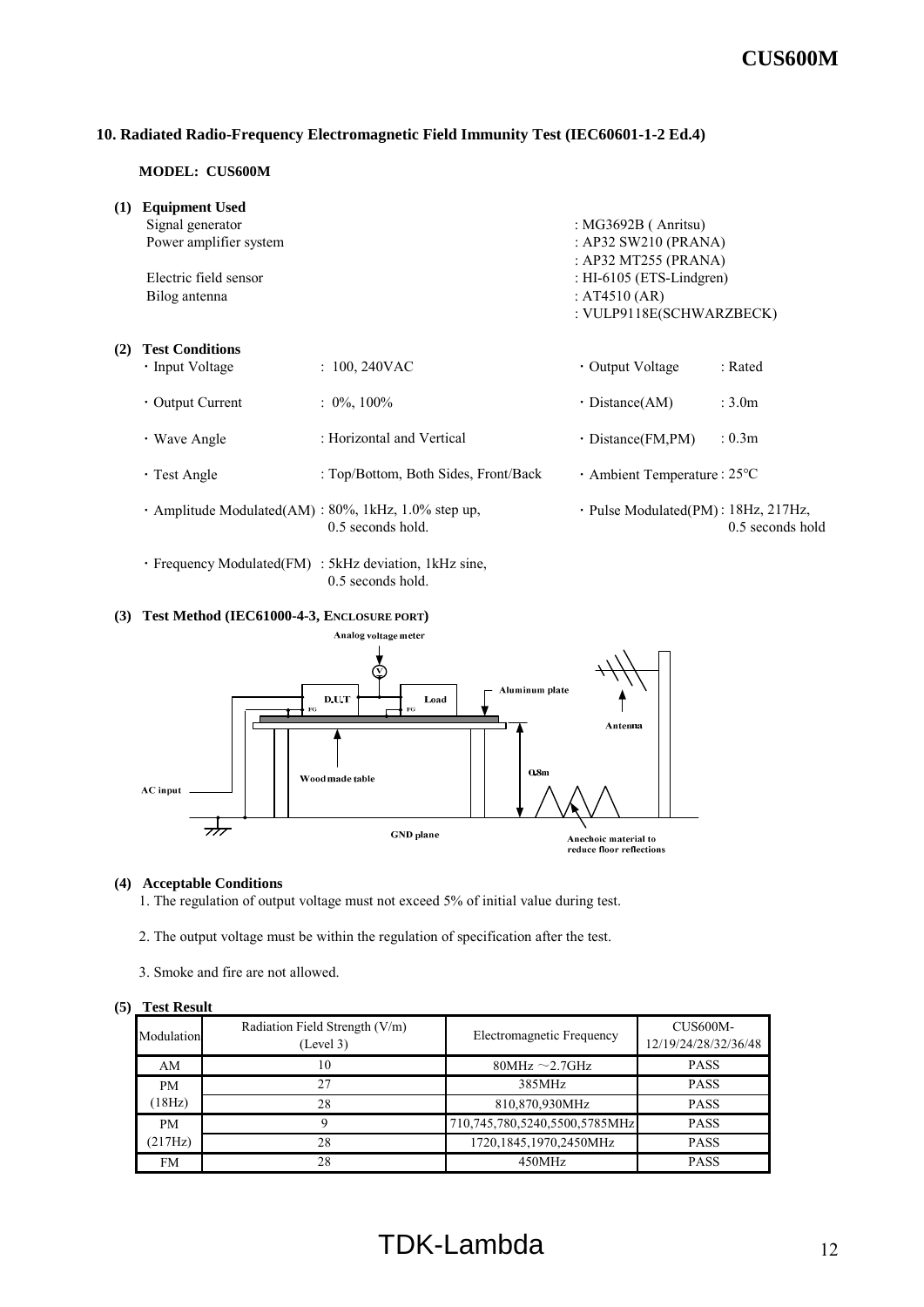## **11. Electrical Fast Transient / Burst Immunity Test (IEC60601-1-2 Ed.4)**

### **MODEL: CUS600M**

**(1) Equipment Used** EFT/B Generator : FNS-AX3 (NOISEKEN)

## **(2) Test Conditions**

| • Input Voltage        | $: 100, 240$ VAC | • Output Voltage                             | : Rated             |
|------------------------|------------------|----------------------------------------------|---------------------|
| $\cdot$ Output Current | $: 0\%, 100\%$   | $\cdot$ Test Time                            | $: 1$ minute        |
| · Polarity             | $: +, -$         | $\cdot$ Ambient Temperature : 25 $\degree$ C |                     |
| • Number of Tests      | $\cdot$ 1 time   | • Pulse Frequency                            | :100kHz             |
| $\cdot$ Burst Time     | $: 0.75$ msec    | • Number of Pulse                            | : 75 <sub>pcs</sub> |
| • Burst Cycle          | $: 300$ msec     |                                              |                     |

## **(3) Test Method and Device Test Point (IEC61000-4-4, Input a.c. power PORT)** Apply to  $(N, L, \pm)$ ,  $(N, L)$ ,  $(N)$ ,  $(L)$ ,  $(\pm)$



## **(4) Acceptable Conditions**

1. The regulation of output voltage must not exceed 5% of initial value during test.

2. The output voltage must be within the regulation of specification after the test.

3. Smoke and fire are not allowed.

| Test Voltage (kV) | <b>CUS600M-</b>      |
|-------------------|----------------------|
| (Level 3)         | 12/19/24/28/32/36/48 |
| ი ร               | <b>PASS</b>          |
|                   | <b>PASS</b>          |
|                   | PASS                 |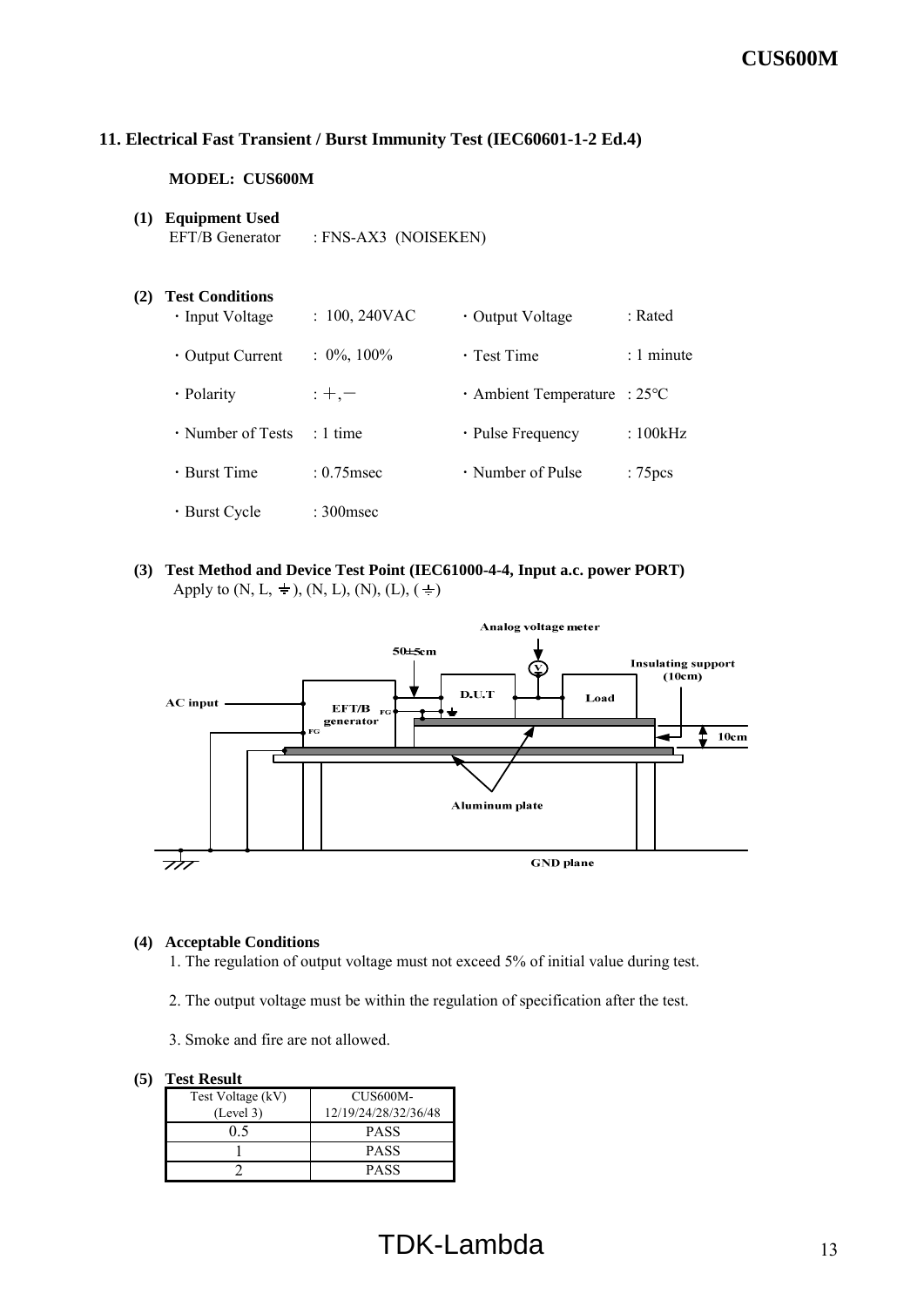## **12. Surge Immunity Test (IEC60601-1-2 Ed.4)**

## **MODEL: CUS600M**

| (1) | <b>Equipment Used</b><br>Surge Generator  | : LSS-F03 (NOISEKEN) |            |                                           |                      |          |           |
|-----|-------------------------------------------|----------------------|------------|-------------------------------------------|----------------------|----------|-----------|
|     | Coupling Impedance: Common                |                      | $12\Omega$ |                                           | Coupling Capacitance | : Common | $9 \mu F$ |
|     |                                           | Normal               | $2\Omega$  |                                           |                      | Normal   | $18\mu F$ |
| (2) | <b>Test Conditions</b><br>· Input Voltage | $: 100, 240$ VAC     |            | • Output Voltage                          | : Rated              |          |           |
|     | $\cdot$ Output Current                    | $: 0\%, 100\%$       |            | • Number of Tests                         | $: 5 \times$         |          |           |
|     | · Polarity                                | $;+, -$              |            | $\cdot$ Mode                              | : Common, Normal     |          |           |
|     | • Phase                                   | $: 0, 90$ deg        |            | $\cdot$ Ambient Temperatu: 25 $\degree$ C |                      |          |           |

**(3) Test Method and Device Test Point (IEC61000-4-5, Input a.c. power PORT)** Apply to Common mode (N-  $\neq$ , L-  $\neq$ ) and Normal mode (N-L)



#### **(4) Acceptable Conditions**

1. The regulation of output voltage must not exceed 5% of initial value during test.

- 2. The output voltage must be within the regulation of specification after the test.
- 3. Smoke and fire are not allowed.

|                   | Common(Level 3)      | Normal(Level 2)   |                       |  |
|-------------------|----------------------|-------------------|-----------------------|--|
| Test Voltage (kV) | CUS600M-             | Test Voltage (kV) | CUS <sub>600</sub> M- |  |
|                   | 12/19/24/28/32/36/48 |                   | 12/19/24/28/32/36/48  |  |
|                   | <b>PASS</b>          |                   | <b>PASS</b>           |  |
|                   | <b>PASS</b>          |                   | <b>PASS</b>           |  |
|                   | <b>PASS</b>          |                   |                       |  |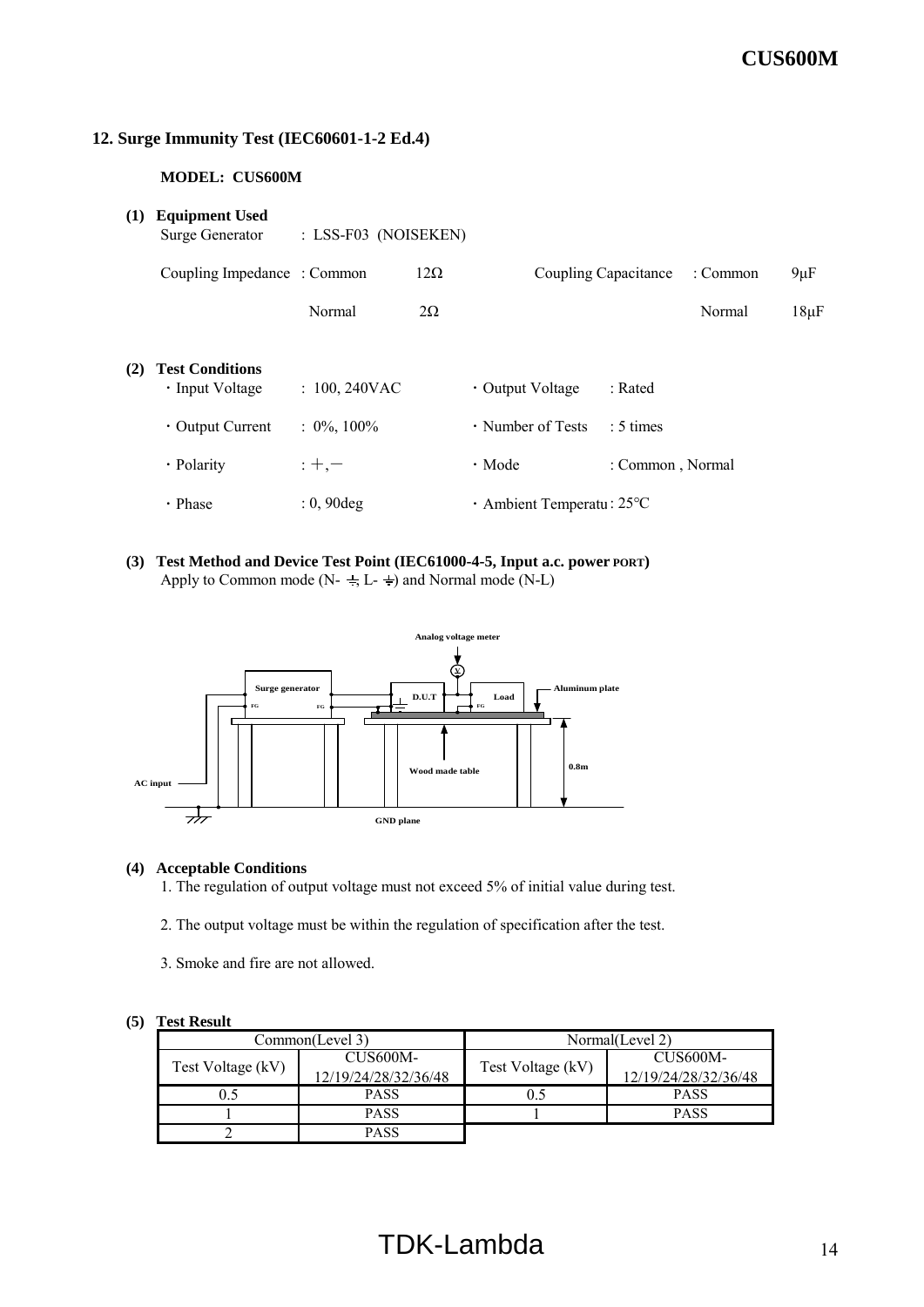## **13. Conducted Disturbances Induced by Radio-Frequency Field Immunity Test (IEC60601-1-2 Ed.4)**

#### **MODEL: CUS600M**

| (1) | <b>Equipment Used</b><br>Compact RF Simulator |                                     | : NSG 4070-30 (TESEQ)                                |         |
|-----|-----------------------------------------------|-------------------------------------|------------------------------------------------------|---------|
|     | Coupling-Decoupling Network                   |                                     | : CDN L-801 M2/M3 (Liithi)                           |         |
| (2) | <b>Test Conditions</b><br>· Input Voltage     | $: 100, 240$ VAC                    | • Output Voltage                                     | : Rated |
|     | $\cdot$ Output Current                        | $:100\%$                            | $\cdot$ Electromagnetic Frequen: 150kHz $\sim$ 80MHz |         |
|     | · Ambient Temperature                         | $:25^{\circ}$ C                     |                                                      |         |
|     | • Sweep Condition                             | $: 1.0\%$ step up, 0.5 seconds hold |                                                      |         |

**(3) Test Method and Device Test Point (IEC61000-4-6, Input a.c. power PORT)** Apply to  $(N, L, \frac{1}{\epsilon})$ 



#### **(4) Acceptable Conditions**

1. The regulation of output voltage must not exceed 5% of initial value during test.

2. The output voltage must be within the regulation of specification after the test.

3. Smoke and fire are not allowed.

| Voltage Level (V) | CUS600M-             |  |  |
|-------------------|----------------------|--|--|
| (Level 2)         | 12/19/24/28/32/36/48 |  |  |
|                   | PASS                 |  |  |
|                   | PASS                 |  |  |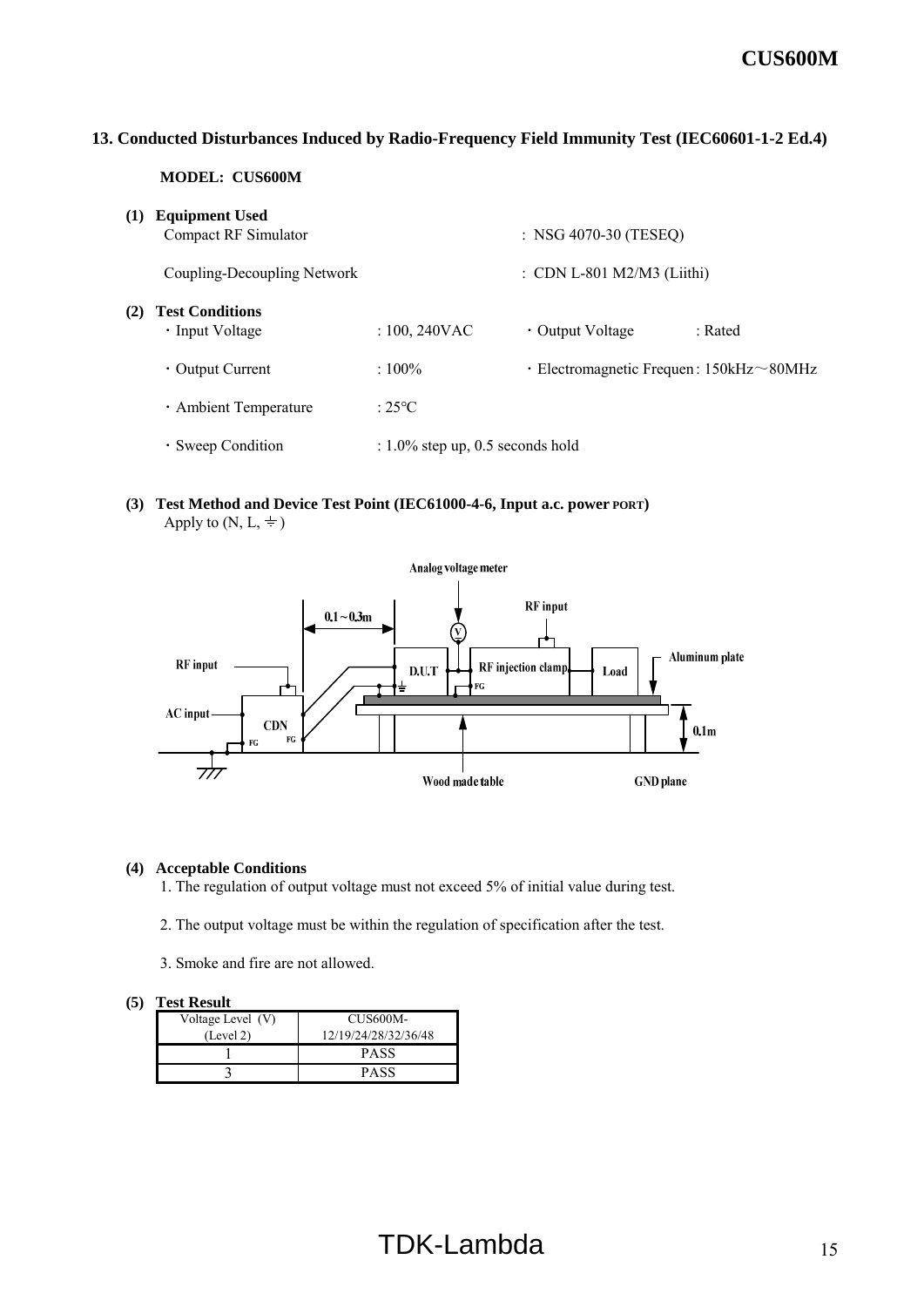## **14. Power Frequency Magnetic Field Immunity Test (IEC60601-1-2 Ed.4)**

#### **MODEL: CUS600M**

| (1) | <b>Equipment Used</b><br>AC Power Source  | : NSG 1007(SCHAFFNER)                   |                                  |          |
|-----|-------------------------------------------|-----------------------------------------|----------------------------------|----------|
|     | Helmholts Coil                            | : R-1000-4-8/9-L-1M (TESEO)             |                                  |          |
| (2) | <b>Test Conditions</b><br>• Input Voltage | $: 100, 240$ VAC                        | • Output Voltage                 | : Rated  |
|     | $\cdot$ Output Current                    | $:100\%$                                | $\cdot$ Magnetic Frequenc : 50Hz |          |
|     | $\cdot$ Ambient Temperature : 25 °C       |                                         | $\cdot$ Direction                | :X, Y, Z |
|     | $\cdot$ Test Time                         | : More than 10 seconds (each direction) |                                  |          |

## **(3) Test Method (IEC61000-4-8, ENCLOSURE PORT)**



#### **(4) Acceptable Conditions**

- 1. The regulation of output voltage must not exceed 5% of initial value during test.
- 2. The output voltage must be within the regulation of specification after the test.
- 3. Smoke and fire are not allowed.

| Magnetic Field Strength (A/m)<br>(Level 4) | CUS600M-12/19/24/28/32/36/48 |  |
|--------------------------------------------|------------------------------|--|
|                                            | <b>PASS</b>                  |  |
|                                            | <b>PASS</b>                  |  |
|                                            | <b>PASS</b>                  |  |
|                                            | <b>PASS</b>                  |  |